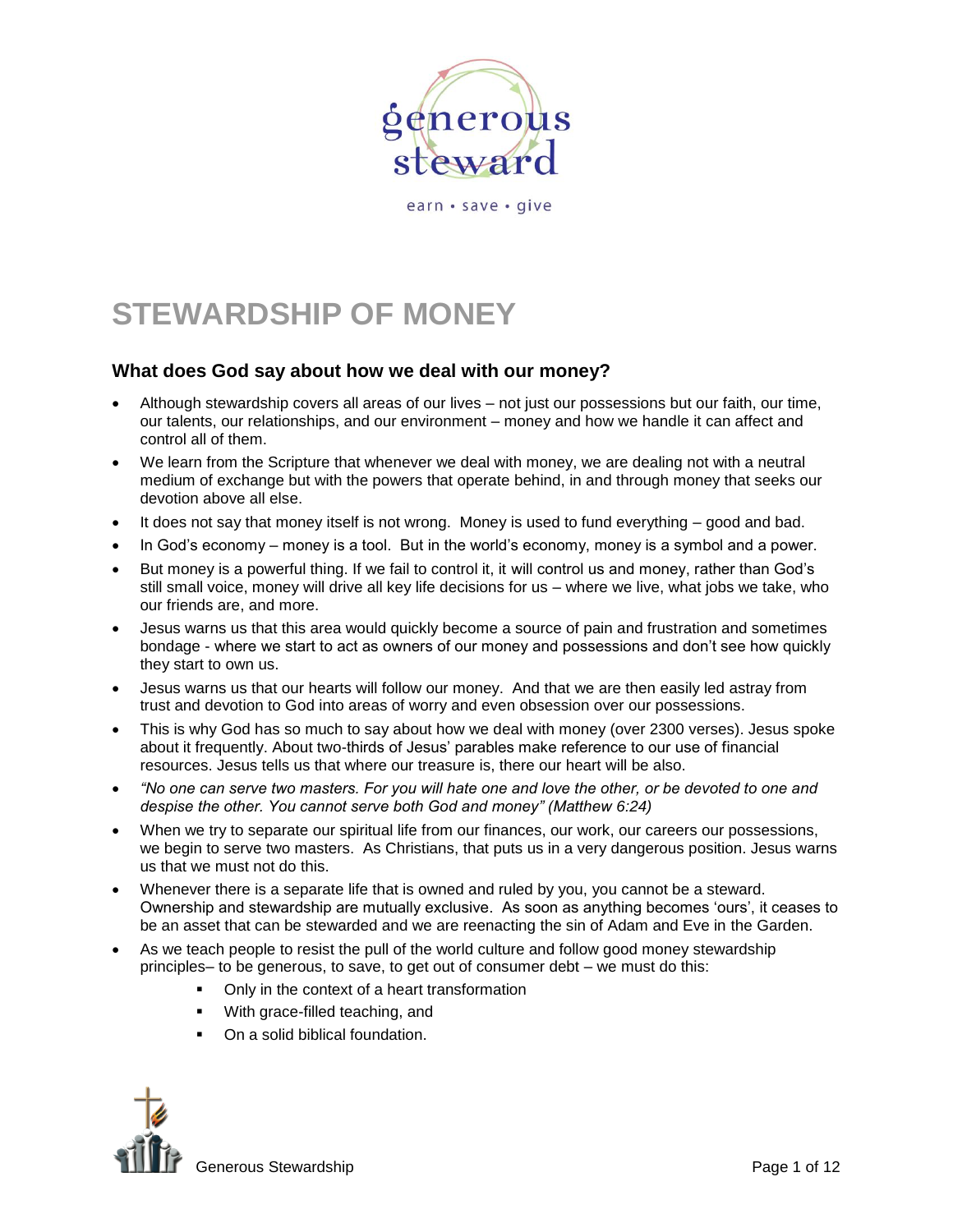

# **1. Biblical Non-Negotiables**

# **GOD'S PART:**

# **God is God and is the Creator of Everything**

*(The world culture tells us that there is no one god and that we evolved – in other words, created ourselves)*

- God created the heavens and the earth and everything in it (Genesis 1)
- The Lord is the everlasting Lord, the Creator of the ends of the earth (Isaiah 40:20-28)
- God created all things and by his will they exist and were created (Revelations 4:11)
- There is no other God (Isaiah 46:9)

# **God owns everything**

*(The world culture tells us that it is 'mine')*

- The earth and everything in it belongs to God (Psalm 24: 1-2)
- The land belongs to God (Leviticus 25:23)
- Every animal belongs to God (Psalm 50:10-12)
- All the gold and silver belongs to God (Haggai 2:8)
- Our very breath comes from God (Gen. 1)

# **God controls everything**

*(The world culture tells us that we are in control)*

- God is the ruler of all things and it is he that exalts and gives strength (1 Chronicles 29:12)
- God changes the times and seasons and gives wisdom (Daniel 2:21-22)
- God does whatever pleases him (Psalm 135:6; Daniel 4:34-35)
- God sends poverty and wealth, humbles and exalts (1 Sam. 2:7)
- God brings both prosperity and creates disaster (Isaiah 45:7)
- God controls the nations (2 Chronicles 25:8)
- God has set the time and place for every nation (Acts 17:26)
- Works all things for good for those that serve him (Romans 8:28)

# **God is the provider of everything…**

*(The world culture tells us that it is up to us)*

- Every good and perfect gift (James 1:17)
- Every spiritual blessing (Eph. 1:3-4)
- All that we need (Matthew 7:7-12)
- Wisdom (2 Chronicles 1:11-12)
- Riches, honor, justice, righteousness (Prov. 8:18-22)
- All that we have accomplished (Isaiah 26:12)

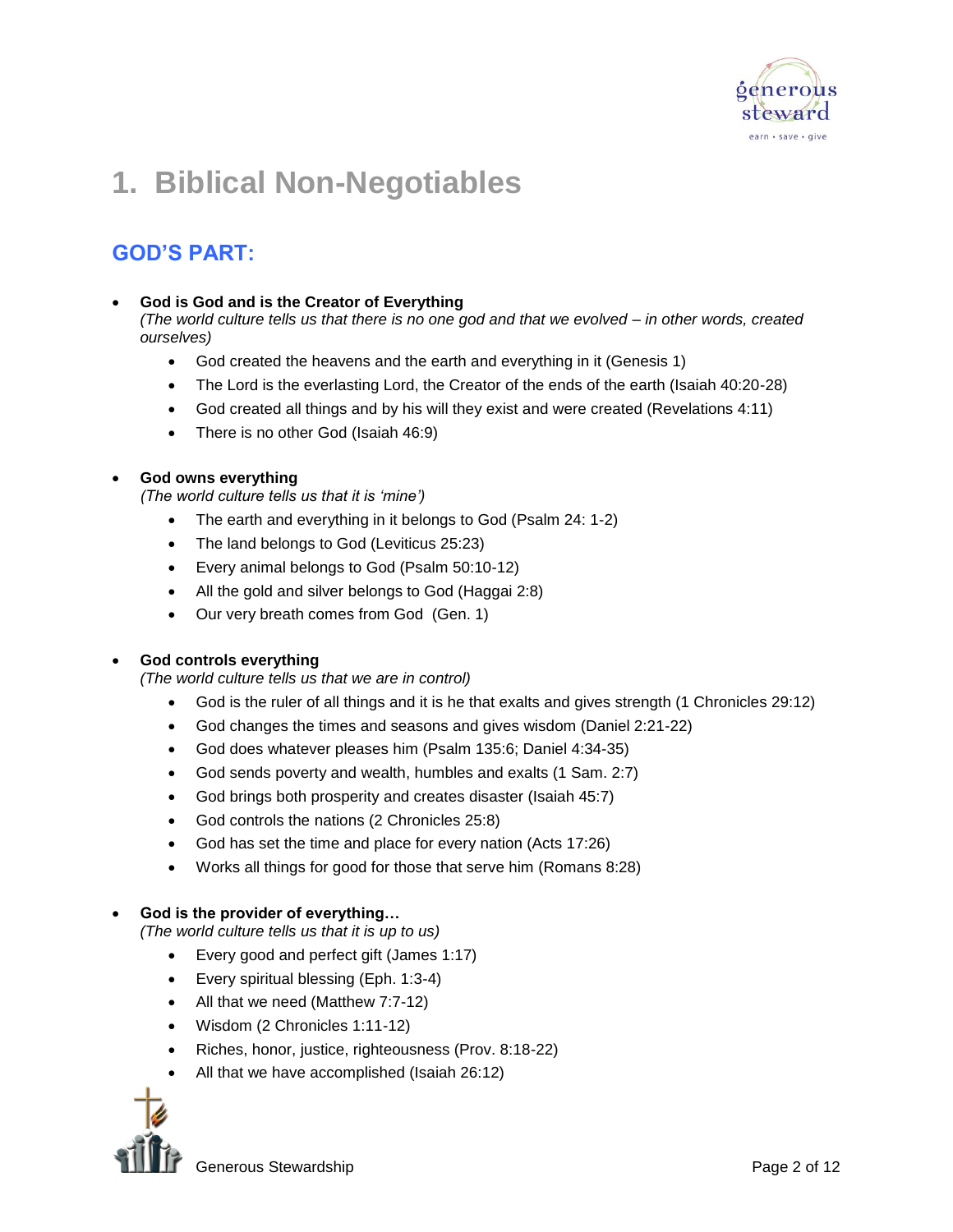

# **OUR PART:**

### **We are stewards, not owners**

- God put man in the garden to work (tend) it and take care of it (Genesis 2:15)
- We are God's workmanship created to do good works (Ephesians 2:10)
- Whatever we do or say is as a representative of the Lord (Colossians 3:17, 23-24)
- We are God's ambassadors (2 Corinthians 5:20)
- We are not our own, but bought with a price (1 Corinthians 6:20)
- We do not live or die for ourselves but for God (Romans 14:7-8)

# **Live Accountably**

- It is required from a steward to be found faithful (1 Corinthians 4:2)
- From everyone who has been given much, much will be required (Luke 12:48)
- We must all appear before Christ for the things done in the body (2 Corinthians 5:10)
- For we will all stand before God's judgment seat…. So then, each of us will give an account of himself to God (Romans 14:10,12)
- Men will have to give account for every careless word spoken (Matthew 12:36)

# **Live Contently**

- Do not covet what others have (Exodus 20:5-17)
- Be content with food and clothing (1 Timothy 6:6-11)
- Give us this day our daily bread (Matthew 6:11)
- Keep your lives free from the love of money and be content with what you have (Hebrews 13:5)
- Be content whatever the circumstances (Philippians 4:11-13)
- Make your ambition to lead a quiet life (1 Thessalonians 4:11-12)

# **Generosity is not an option**

- This was the sin of Sodom they were arrogant, overfed and unconcerned; they did not help the poor and needy (Ezekiel 16:49)
- God commands us to be openhanded toward the poor and needy (Deuteronomy 15:11)
- Leave part of the harvest for the widow, poor & foreigner (Deut. 24:19)
- Do not forget to do good and share with others (Hebrews 13:16)
- How can the love of God be in you if you have no pity on someone in need (1 John 3:17)
- Religion that God accepts as pure is looking after orphans and widows (James 1:27)

# **Love your Neighbour as Yourself**

- Do no seek revenge or bear a grudge but love you neighbor as yourself (Leviticus 19:18)
- The commands are summed up on "love your neighbor as yourself" (Romans 13:9; Galatians 5:14; James 2:8)

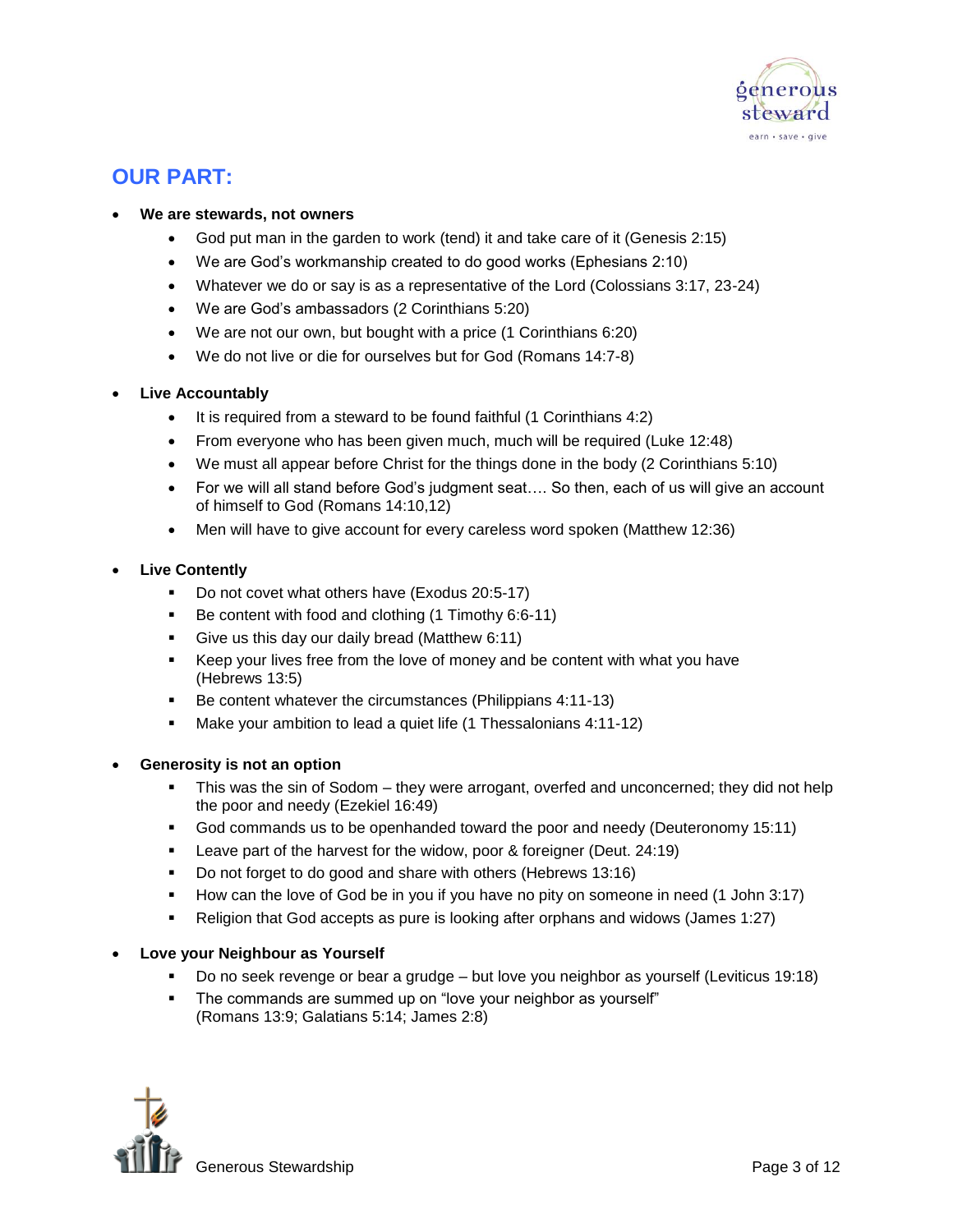

# **2. God's Warnings**

# **Our hearts will always follow our money**

- Where our treasure is our heart will be there also (Matthew 6:19-21)
- We will be devoted to and love money if it is our master (Matthew 6:24)

# **Do not live for today – but for eternity**

- Our citizenship is in heaven (Philippians 3:20)
- Our giving in this world will be credited to our account (Philippians 4:16-17)
- Doing good and being generous will lay up treasures in heaven for the coming age (1 Timothy 6:18-19)
- For this world is not our home, we should look forward to our everlasting home in heaven (Hebrews 13:14)

# **Riches can deceive you**

- You say you are rich and don't need anything, but spiritually you are wretched and miserable and poor and blind and naked (Revelation 3:17)
- The worries of this life and the deceitfulness of wealth and the desires for other things choke out the word making it unfruitful (Mark 4:18-19)
- Be on your guard against all kinds of greed for a man's life does not consist in the abundance of his possessions (Luke 12:15)
- The more you have, the more you spend, right up to the limits of your income (Ecclesiastes 5:11)
- The love of money is the first step towards all kinds of sin. Some have even turned away from God because of their love for it (1 Timothy 6:10)
- Our hearts will always follow our money Matt. 6:19-24
- $\bullet$  Don't put your hope/trust in wealth which is so uncertain  $-1$  Tim. 6:17
- Be Generous & Share 1 Tim 6:18

# **Don't become prideful of what God has given (be humble)**

- If your riches increase, don't be proud (Psalm 62:10)
- Remember that it is God who gives us the ability to produce wealth (Deuteronomy 8:17-18)
- When our hearts become proud we forget God (Deuteronomy 8:11-14)
- Don't boast about your riches, but boast in knowing God (Jeremiah 9:23-24)
- Better to be poor and humble then proud and rich (Proverbs 16:19)

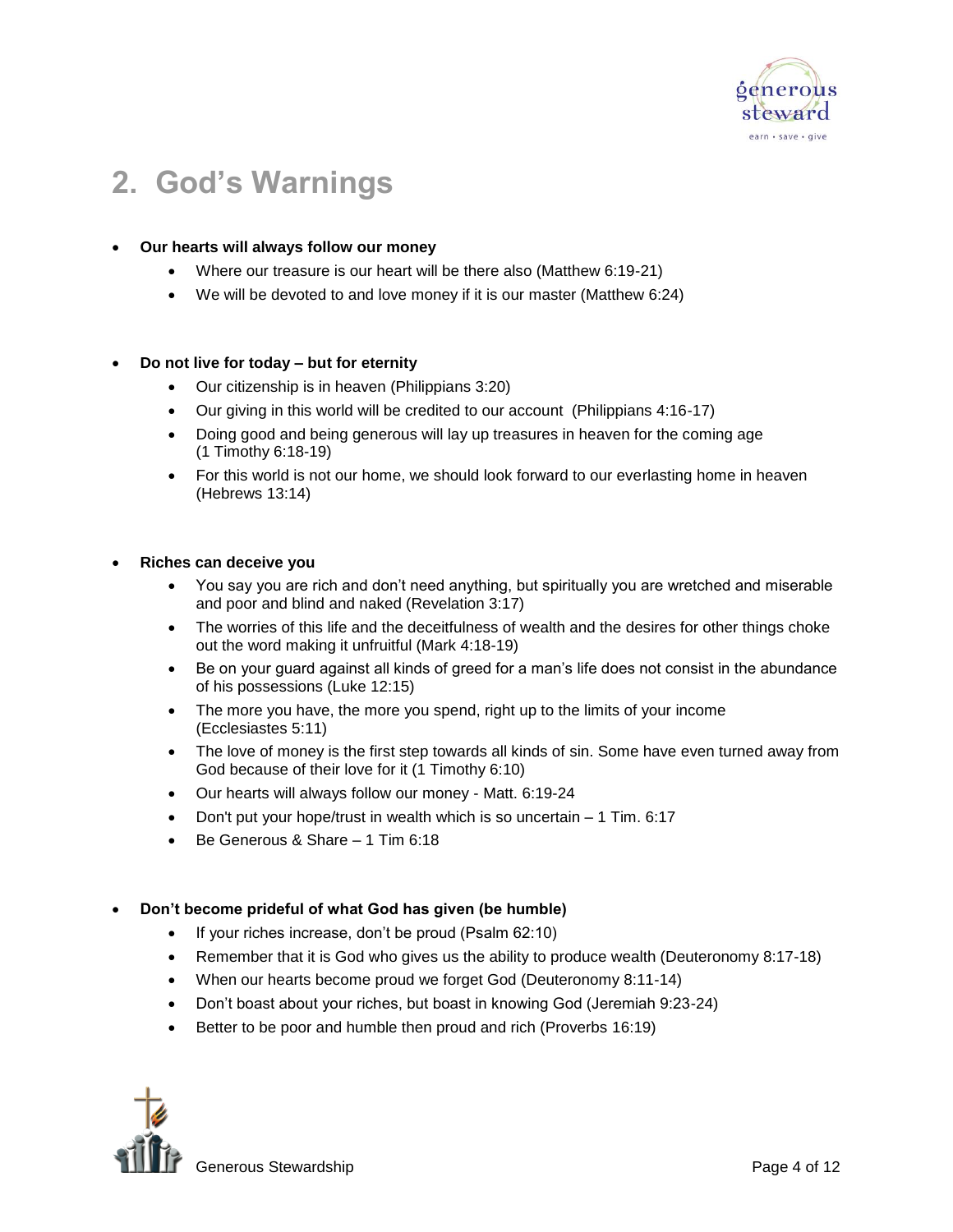

# **3. God's Guidelines**

#### **COUNSEL – Seek wise & avoid foolish counsel**

- Counsel is encouraged
	- o A wise man listens to advise (Proverbs 12:15)
	- o Make plans by seeking advise (Proverbs 20:18)
- Multiple counselors are encouraged
	- o Many advisers make victory sure (Proverbs 11:14)
- Sources of counsel
	- $\circ$  The Lord I will instruct you and teach you in the ways you should go; I will counsel you and watch over you (Psalm 32:8)
	- $\circ$  I bless the Lord who gives me counsel; in the night also my heart instructs me. I have set the Lord always before me; because He is at my right hand, I shall not be shaken. (Ps. 16: 7-8)
	- o Scripture
		- Your statutes are my delight; they are my counselors (Psalm 119:24)
		- For the Word of God is living and active. Sharper than any double-edged sword, it penetrates even to dividing soul and spirit, joints and marrow; it judges the thoughts and attitudes of the heart (Hebrews 4:12)
	- o Godly People (including spouse, parents)
		- Listen, my son, to your father's instructions and do not forsake your mother's teaching (Proverbs 1:8)
		- The mouth of the righteous man utters wisdom, and his tongue speaks what is just. The law of his God is in his heart; his feet do not slip. (Psalm 37:30-31)
- Avoid the Counsel of the Wicked
	- $\circ$  Blessed is the man who does not walk in the counsel of the wicked (Psalm 1:1)
	- o The advise of the wicked is deceitful (Proverbs 12:5)

#### **HONESTY – in even the smallest things**

- Honesty in even the smallest matters (Luke 16:10)
- We are commanded not to lie or bear false witness (Exodus 20:16)
- We are commanded to pay taxes:
	- The authorities are God's servants (Romans 13:6)
	- Give to the government what is the governments (Matthew 22:21)
- God demands accurate scales & balances (Proverbs 16:11)
- God hates cheating but delights in honesty (Proverbs 11:1)
- God values honesty even more than gifts (Proverbs 21:3)
- Cannot be dishonest and love God who is TRUTH (John 14:6)

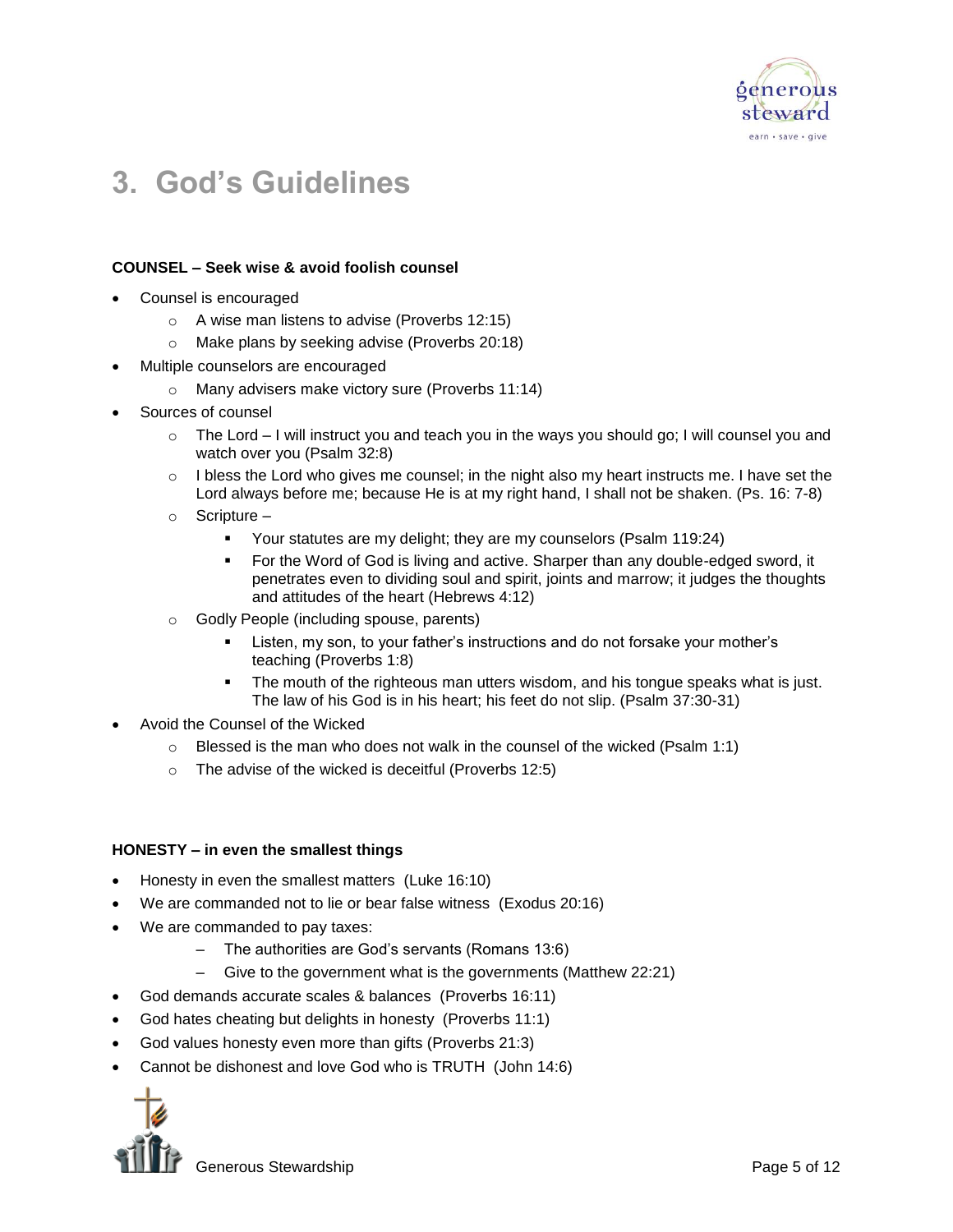

- It is impossible for God to lie & we are to be conformed to His image (Hebrews 6:18)
- Cannot practice dishonesty and love our neighbour (Romans 13:9-10)
- Dishonesty hurts/steals from our neighbour (Proverbs 25:18)
- Honesty creates credibility for evangelism (Philippians 2:15)
- Honesty confirms God's direction (Proverbs 4:24-26)

# **WORK – Work hard, but do not overwork**

- God himself is a worker
	- $\circ$  By the seventh day God had finished the work he had been doing (Genesis 2:2)
	- $\circ$  Jesus said to them, "My Father is always at his work to this very day, and I, too, am working" (John 5:7)
- God not only gives us the ability to work but controls promotion (Daniel 5:21)
- Our abilities come from God (1 Corinthians 12)
- Stewards are to work in a distinctively Christian way
	- o Work hard and diligently (Proverbs 12:27)
		- o Work with all your might (Ecclesiastes 9:10)
		- o Work willingly and conscientiously (Titus 2:9-10)
- Stewards are to treat their employees in a Christian way
	- o Pay a fair wage (Mal. 3:5)
	- o Pay them promptly (Leviticus 19:13)
	- o Treat them justly and fairly (Ephesians 6:9)
	- o We must not exploit our workers (Isaiah 58:3)
	- o We should not partner with unbelievers (1 Corinthians 6:14)
- We should not overwork **-** Do not wear yourself out to get rich (Proverbs 23:4)
- We are commanded to take time from work for rest and worship (Exodus 12:16)
- God rested from his work (Genesis 2:3)
- There remains a Sabbath rest for the people of God; for anyone who enters God's rest also rests from his own work, just as God did from his. (Hebrews 4:10)

#### **DEBT - Avoid debt, but be free to lend**

- Debt is to be avoided **-** Let no debt remain outstanding (Romans 13:8)
- Debt is compared to slavery **-** The rich rule over the poor, and the borrower is the servant to the lender (Proverbs 22:7)
- Debt is considered a curse **-** He will lend to you, but you will not lend to him; He will be the head, and you will be the tail. (Deuteronomy 28:44)
- Being debt free is considered a blessing **-** You will lend to many nations but will borrow from none (Deuteronomy 28:12)

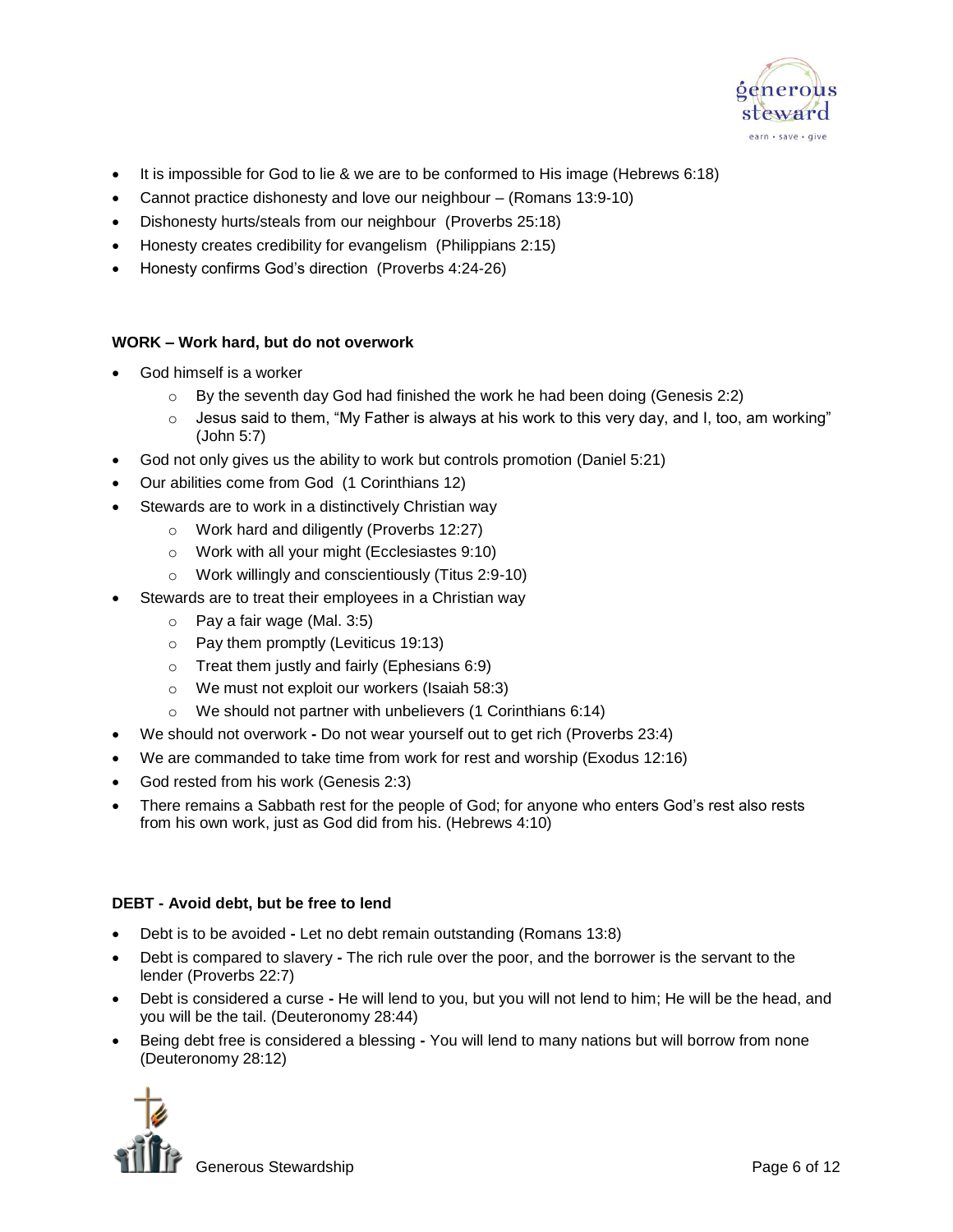

- Debt is a presumption on the future you are making a purchase today that we cannot afford today, and presuming that you will be able to pay for it tomorrow - Scripture warns against presumption (James 4:13-15)
- Godly people repay their debts (Proverbs 3:28)
- Wicked people do not repay their debts (Psalm 37:21)

# **COSIGNING (surety)**

- When you cosign a loan, you become legally responsible to pay the debt if the person who needed your cosign does not pay it
- Cosigning is discouraged and lacks wisdom (Proverbs 17:18)
- Cosigning is dangerous
	- o He who puts up security for another will surely suffer (Proverbs 11:15)
	- o Do not be a man who.. puts up security for debts (Proverbs 22:26-27)
- Cosigning is a trap that must be avoided at all cost
	- $\circ$  My son, if you have put up security for your neighbor, if you have struck hands in pledge for another, if you have been trapped by what you said, ensnared by the words of your mouth, then do this, my son, to free yourself, since you have fallen into your neighbor's hands. Go and humble yourself; press your plea with your neighbor! Allow no sleep to your eyes, no slumber to your eyelids. Free yourself, like a gazelle from the hands of the hunter, like a bird from the snare of the fowler. (Proverbs 6:1-5)

# **LENDING**

- We are to freely lend to those in need (Deuteronomy 15:8)
- When lending to the poor we are not to charge interest (Leviticus 25:35-37)
- We are to forgive outstanding debt every 7 years (Deuteronomy 15:1-2)

# **SPEND – Budget and live below your means**

- We should know our financial condition (i.e. Budget)
	- $\circ$  Be sure you know the condition of your flocks... for riches do not endure forever (Proverbs 27:23-24)
	- $\circ$  Suppose one of you wants to build a tower. Will he not first sit down and estimate the cost to see if he has enough money to complete it? (Luke 14:28)
- We should plan and be able to provide for our family (1 Timothy 5:8)
- Do not covet what others have (Exodus 20)
- Keep your lives free from the love of money (Hebrews 13:5)
- Be content whatever the circumstances (Philippians 4:11-13)

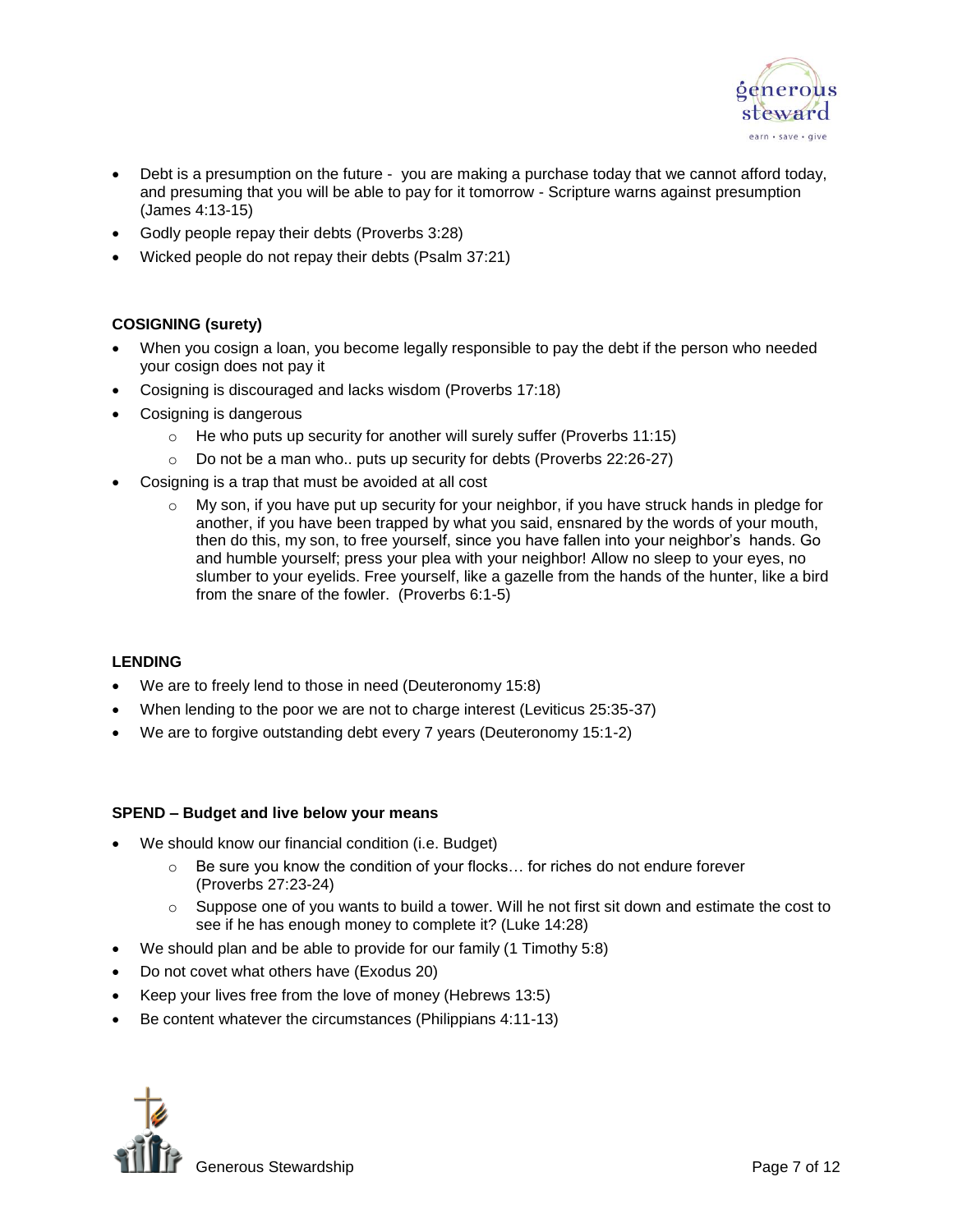

#### **SAVE – Plan & invests, but do not hoard**

- The wise have stored food, but the foolish have devoured all they have (Prov. 21:20)
- We should plan for future needs "Careful planning puts you ahead in the long run; hurry and scurry puts you farther behind" (Prov. 21:5)
- Parents ought to save up for their children (2 Corinthians 12:14)
- We are to save to provide for our family "If anyone does not provide for his relatives, and especially for his immediate family, he has denied the faith and is worse than an unbeliever (1 Tim. 5:8)
- Diversify investments
	- $\circ$  We should diversify our investments "Give portions to seven, yes to eight, for you do not know what disaster may come upon the land". (Ecclesiastes 11:2)

#### **Hording**

- Hoarding causes us great harm
	- I have seen a grievous evil under the sun; wealth hoarded to the harm of its owner (Ecclesiastes 5:13)
- We are told not to seek riches here on earth but treasures in heaven
	- Do not store up for yourselves treasures on earth ... (Matthew 6:19)
- We are not the sum of our stuff (Luke 12:13-21)
- Hoarding steals from our neighbours for out of our abundance we are to give generously to those in need
	- At the present time your plenty will supply their need, so that in turn their plenty will supply what you need (2 Corinthians 8:14)
	- Command those that are rich not to be arrogant nor to put their hope in wealth, which is so uncertain... command them to be rich in good deeds and to be generous and willing to share (1 Timothy 6:17-18)

# **GIVING**

- We are designed to be givers **-** It is a reflection of the nature of God for God so loved the world he gave his one and only son (John 3:16)
- We are told by God to give
	- o Bring all the tithes and offerings (Deuteronomy 14:28-29 & Malachi 3:10))
	- o Give and it will be given unto you (Luke 6:38)
	- $\circ$  This was the sin... they did not help the poor and needy (Ezekiel 16:49)
	- $\circ$  Be openhanded toward the poor and need in your land (Deuteronomy 15:11)
	- o Do not forget to do good and to share with others (Hebrews 13:16)
	- $\circ$  Your plenty will supply what they need... (2 Corinthians 8:14)
- It is the test of the love of God abiding in us **-** If anyone has material possessions and sees his brother in need but has no pity on him, how can the love of God be in him? (1 John 3:17)
- God cares about our heart and not what we give

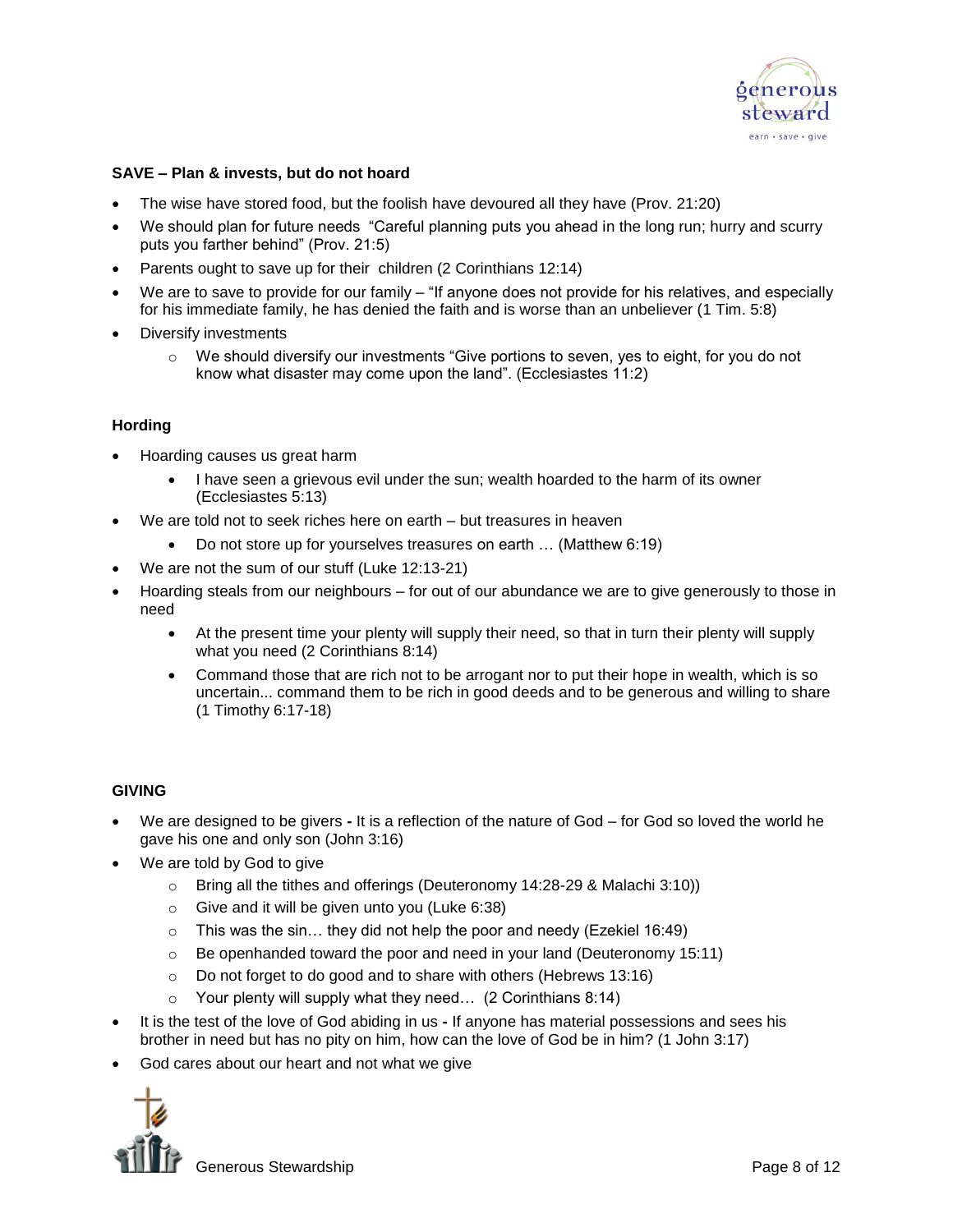

- $\circ$  To obey is better than sacrifice (1 Samuel 15:22)
- $\circ$  By an act of faith, Abel brought a better sacrifice to God than Can. It was what he believed, not what he brought, that made the difference. That's what God noticed and approved as righteous. After all these centuries, that belief continues to catch our notice (Hebrews 11:4)

#### **How much should we give?**

- The Old Testament benchmark is the tithe  $= 10\%$ 
	- $\circ$  A tithe of everything from the land... belongs to the Lord. It is holy to the Lord (Lev. 27:30)
	- o Bring in the whole tithe into the storehouse that there may be food in my house. Test me in this…. (Malachi 3:6-12)
- The New Testament doesn't speak of tithes but 'radical generosity' is demonstrated and asked for by Jesus
	- $\circ$  Go sell all your possessions and give to the poor, and you will have treasure in heaven. Then come follow me. (Matthew 19:21)
	- $\circ$  The widow's mite gave all she had (Mark 12:42-44)
	- $\circ$  The story of the woman pouring expensive perfume over Jesus (Mark 14:4-9)
	- $\circ$  In the early church in Acts there was no poor among them because from time to time those who owned lands or houses sold them and brought the money from the sale and put it at the apostles' feet to be distributed to anyone as he had need. (Acts 4:32-35)
	- $\circ$  The Macedonian Christians gave out of extreme poverty and beyond their ability (2 Corinthians 8:2-3)
- Every Christian should diligently pray and seek God's wisdom in the matter of participating in tithing and/or how much to give (James 1:5).

# **Where should we give?**

- To look after family
	- $\circ$  If anyone does not provide for his relatives, and especially for his immediate family, he has denied the faith and is worse than an unbeliever (1 Timothy 5:8)
- To the Church Body / Community
	- o All the believers were together and had everything in common. Selling their possessions and goods, they gave to anyone as he had need (Acts 2:44-45
	- $\circ$  Pastors who do their work well should be paid well and highly appreciated (1 Tim. 5:17-18)
	- $\circ$  Those who are taught the Word of God should help their teachers by paying them (Gal. 6:6)
	- $\circ$  We are not to forget the ministers as long as we live in the land (Deuteronomy 12:19)
- To Other Spiritual Instructors & Workers
	- $\circ$  Don't you know that those who work in the temple get their food from the temple... in the same way, the Lord has commanded that those who preach the gospel should receive their living from the gospel (1 Corinthians 9:13-14)
- We are to give to support the work of the Kingdom outside our church
	- o Churches in acts supported each other when in need
	- o People supported Paul on missionary trips
	- o People supported Paul when in prison

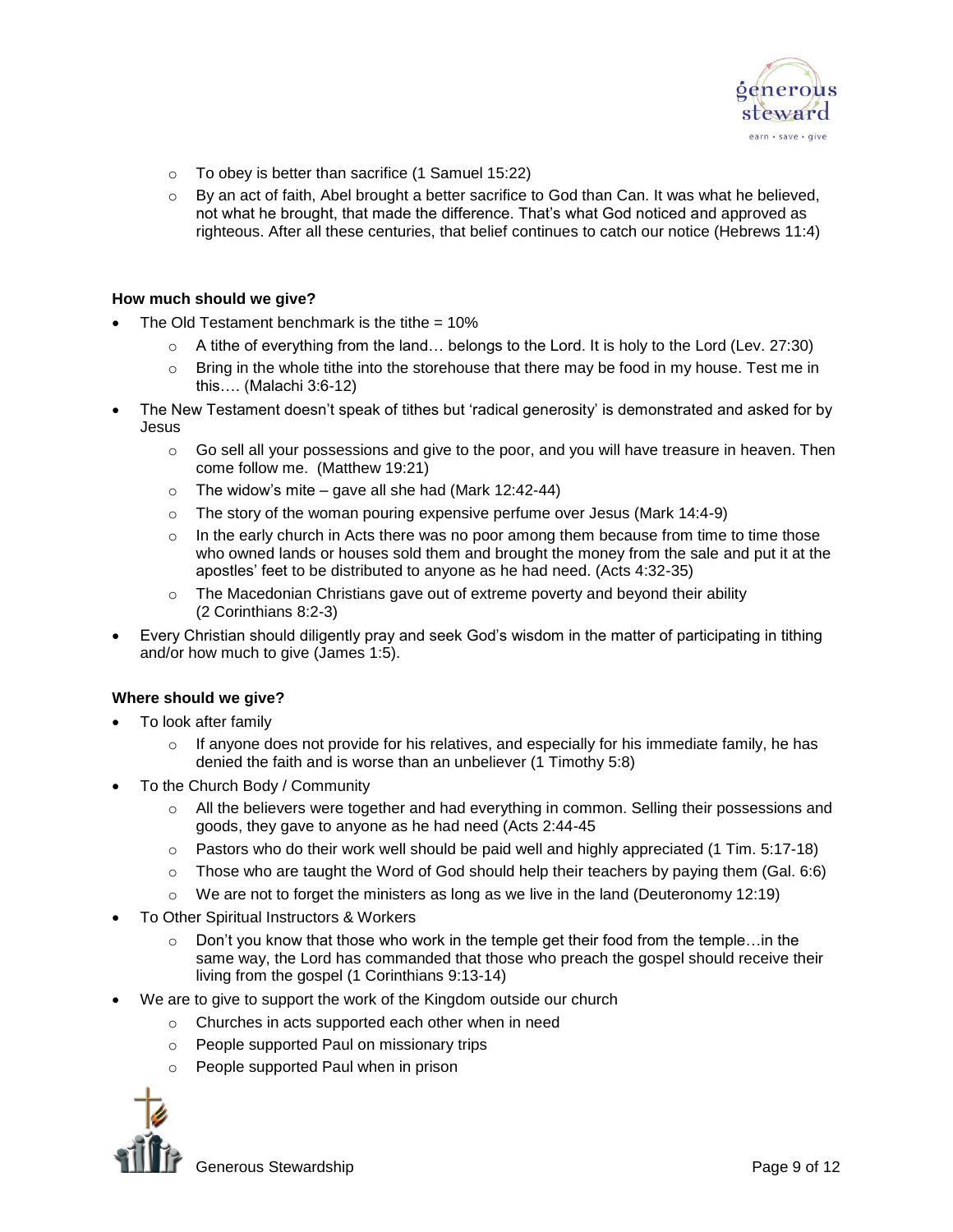

- We are to give to the poor
	- o The Poor and the alien (Leviticus 19:10)
	- o The alien, the fatherless and the widow (Deuteronomy 24:19)
	- o Those in need (Luke 3:11, Acts 2:45, The Good Samaritan)

### **When should we give?**

- Regularly
	- $\circ$  On the first day of every week, each one of you should set aside a sum of money in keeping with his income, saving it up, so that when I come no collections will have to be made. (1 Corinthians 16:2)
- Give whether we are rich or poor
	- $\circ$  Out of the most severe trial, their overflowing joy and their extreme poverty welled up in rich generosity. For I testify that they gave as much as they were able, and even beyond their ability. Entirely on their own. (2 Corinthians 8:2-3)

#### **How should we give?**

- Give First (First Fruits)
	- o Cain and Able (Genesis 4:2b-7)
	- o Bring the best of the first fruits to the house of the Lord (Exodus 23:19)
	- $\circ$  Honour the Lord with your wealth, with the first fruits of your crops (Proverbs 3:9-10)
- Give Quietly with no thought of return (Matt. 6:1)
	- $\circ$  Be careful not to do your 'acts of righteousness' before men, to be seen by them. If you do, you will have no reward from your Father in heaven. (Matthew 6:1)
- Give Proportionally
	- o Each one of you should set aside a sum of money in keeping with his income (I Cor. 16:2)
- Give Intentionally &Cheerfully
	- $\circ$  "Each person should give what they have decided in their heart to give. Not reluctantly or under compulsion, for God loves a cheerful giver…" (2 Corinthians 9:7-8)
- We must always give with the right attitude
	- $\circ$  If I give all I possess to the poor and surrender my body to the flames but have not love, I gain nothing (1 Corinthians 13:3)
- Give Excellently
	- $\circ$  See that you also excel in this grace of giving (2 Corinthians 8:7)

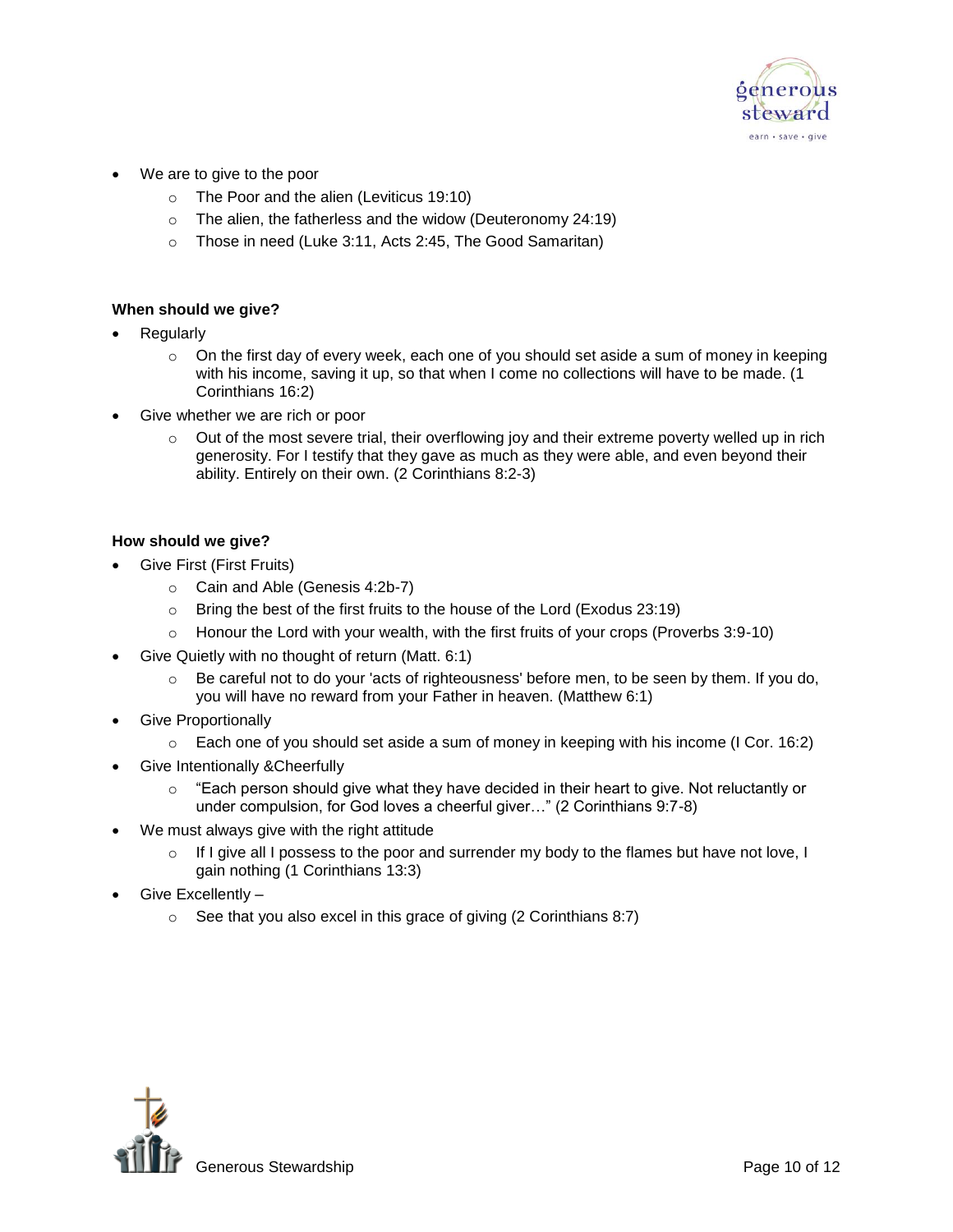

#### **CHILDREN – teach & train**

- Develop character to make them godly Proverbs 22:6
- Talk to them about things of faith Deut. 6:6-7
- God disciplines those He loves Hebrews 12:6
- Don't be afraid of failure for God works all things together for good Romans 8:28
- Teach them about Giving
	- **-** Give and it will be given to you Luke 6:38;
	- **-** It is more blessed to give than to receive Acts 20:35;
	- **-** Offer your bodies as living sacrifices Romans 12:1
	- **-** Share with the Lord's people who are in need. Practice hospitality Romans 12:13
	- **-** Give even when it hurts 2 Cor. 8:2-5;
	- **-** Whoever sows generously will also reap generously 2 Cor. 9:6-7
	- **-** We are to be generous on every occasion 2 Cor. 9:11
	- **-** Do not forget to do good and share with others Heb 13:16
	- Let us not love with words or speech but with actions and in truth 1 John 3:18

#### **COMMUNITY – love your neighbour**

- Love your Neighbour as Yourself (Luke 10:25-37; Lev. 19:18; Matt. 22:39; Romans 13:9; Gal. 5:14; James 2:8)
- We are to look after the poor, alien, fatherless & widow Deut. 24:19; James 1:27
- We are to do justice, love mercy & and walk humbly with our God Micah 6:8
- We are to repair estranged relationships Matt. 5:23-34
- We are not to avoid the more important matters of the law justice, mercy & faithfulness Matt. 23:23
- We are to care for family members Eph. 6:2-3; 1 Tim. 5:3-4, 8
- Show hospitality to one another without grumbling. (1 Peter 4:9)
- Do not neglect to show hospitality to strangers, for thereby some have entertained angels unawares. (Hebrews 13:2)
- "For I was hungry and you gave me food, I was thirsty and you gave me drink, I was a stranger and you welcomed me, I was naked and you clothed me, I was sick and you visited me, I was in prison and you came to me.' (Matt. 25:34-46)
- Contribute to the needs of the saints and seek to show hospitality. (Romans 12:13)
- You shall treat the stranger who sojourns with you as the native among you, and you shall love him as yourself, for you were strangers in the land of Egypt: I am the Lord your God. (Lev. 19:34)